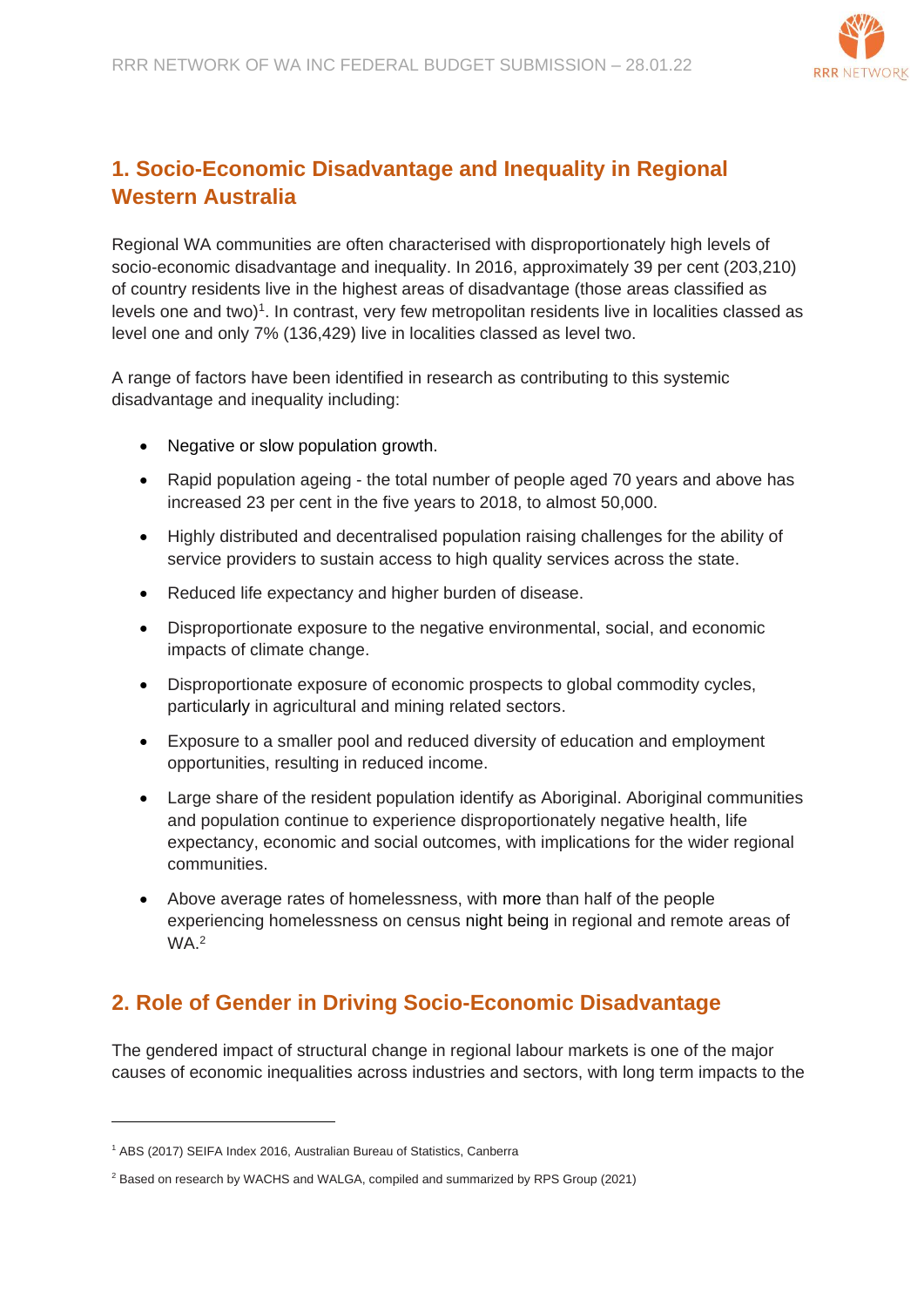

social capital of community. Understanding the determinants of gender gaps is essential to promoting a balanced pattern of economic growth.

This is particularly important in the current environment with previous research indicating that gender inequality in regional workforces' increases during periods of wider economic volatility (such as from the COVID-19 Pandemic), with women's participation rates and income falling, increasing the overall gender pay gap. Women's overall contribution to household income is therefore reduced relative to men's income, which in turn will represent a higher proportion of household income.

Family and domestic violence continues to have a profound and devastating effect on individuals, families, and communities in regional and remote WA. It is a complex and persistent social problem that has no easy solution. There is an undeniable connection between domestic violence and experiencing homelessness. Family violence can force individuals and families to leave home suddenly, without proper supports in place.

Women's empowerment and economic development are interrelated. On one side, economic development improves women's conditions and reduces inequality between woman and man, on the other hand, the involvement of women is a key engine for growth.

# **3. Role of the RRR Network of WA**

The RRR Network is the peak women's body in Western Australia (WA) representing and engaging with rural regional and remote (RRR) women.

In every Australian state and territory there is an equivalent of this organisation of which all run under different models. These organisations formed in the 1990's and continue to this day. Some are within state government, NFP's and or are volunteer led. They were spawn from the devastating impacts of drought and identifying the burden of social isolation in RRR Australia with a primary focus on women. It was understood nation-wide that women play a vital role in sustaining RRR family and community during difficult times.

The case remains today, that women are the social fabric of community and the more we support them, the more we will strengthen RRR economies and promote gender equality.

Over its 25-year history (20 years within WA State Government and five years as NFP), the RRR Network of WA has established a large and diverse network following. A strong reputation and trust with local and state government, the education and private sector, and other industries.

The RRR Network:

- Specialises in rural regional and remote gender equity and equality.
- Inspires leadership and empowerment of WA RRR women.
- Has identified the value of RRR women in their communities; that is, RRR women are the change we need to drive a better future for our regions, and for women.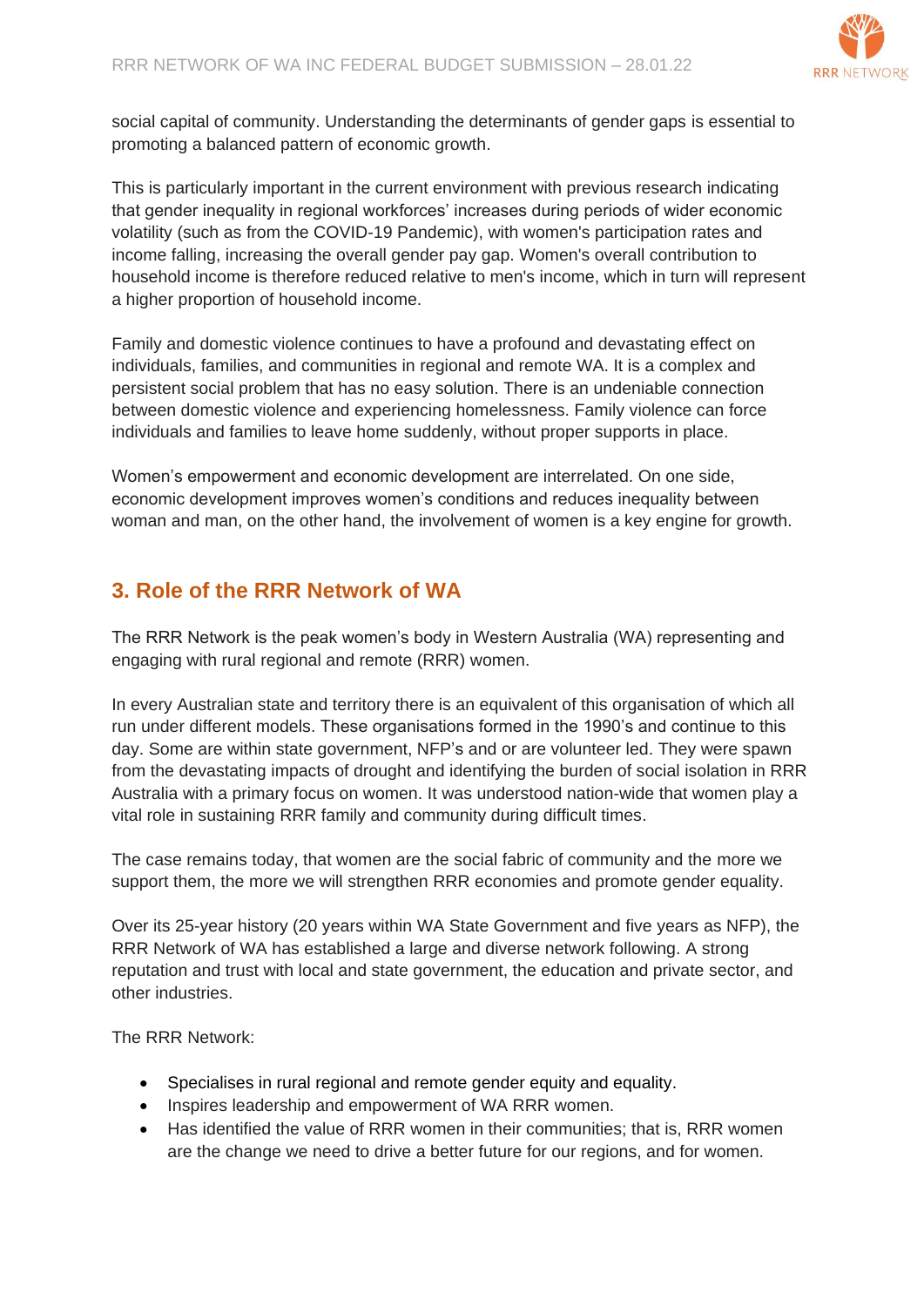

• Can leverage off key relationships that span Australia's largest state at any given time to accelerate key learnings and advocacy initiatives among women.

The RRR Network represents the largest landmass of RRR women in the country with currently 12,000 followers and reaching more than 60,000 monthly online engagements.

The RRR Network offers several health, social, welfare, economic and industry benefits that have accrued to the regional WA communities and economies from operation of the RRR Network. These benefits range from individual mental health benefits to improvements in wider community and social cohesion and regional and metropolitan women's networking benefits.

Similarly, economic benefits range from flow on effects from expenditure by the organisation, facilitation of events, promotional activities on behalf of private organisations and regional small business creation and growth.



Annually, it is estimated that the RRR Network of WA generates over \$600,000 in nonfinancial economic and social benefits for members, partners, regional women and the regional WA economy and communities.

### **Problem**

COVID-19 aside, rural regional and remote Western Australia (RRR WA) continues to experience socio-economic disadvantage as previously mentioned. Although, the inclusion of a once-in-a-century pandemic – RRR WA is experiencing heightened disadvantage, inequality, and social complications. Such as: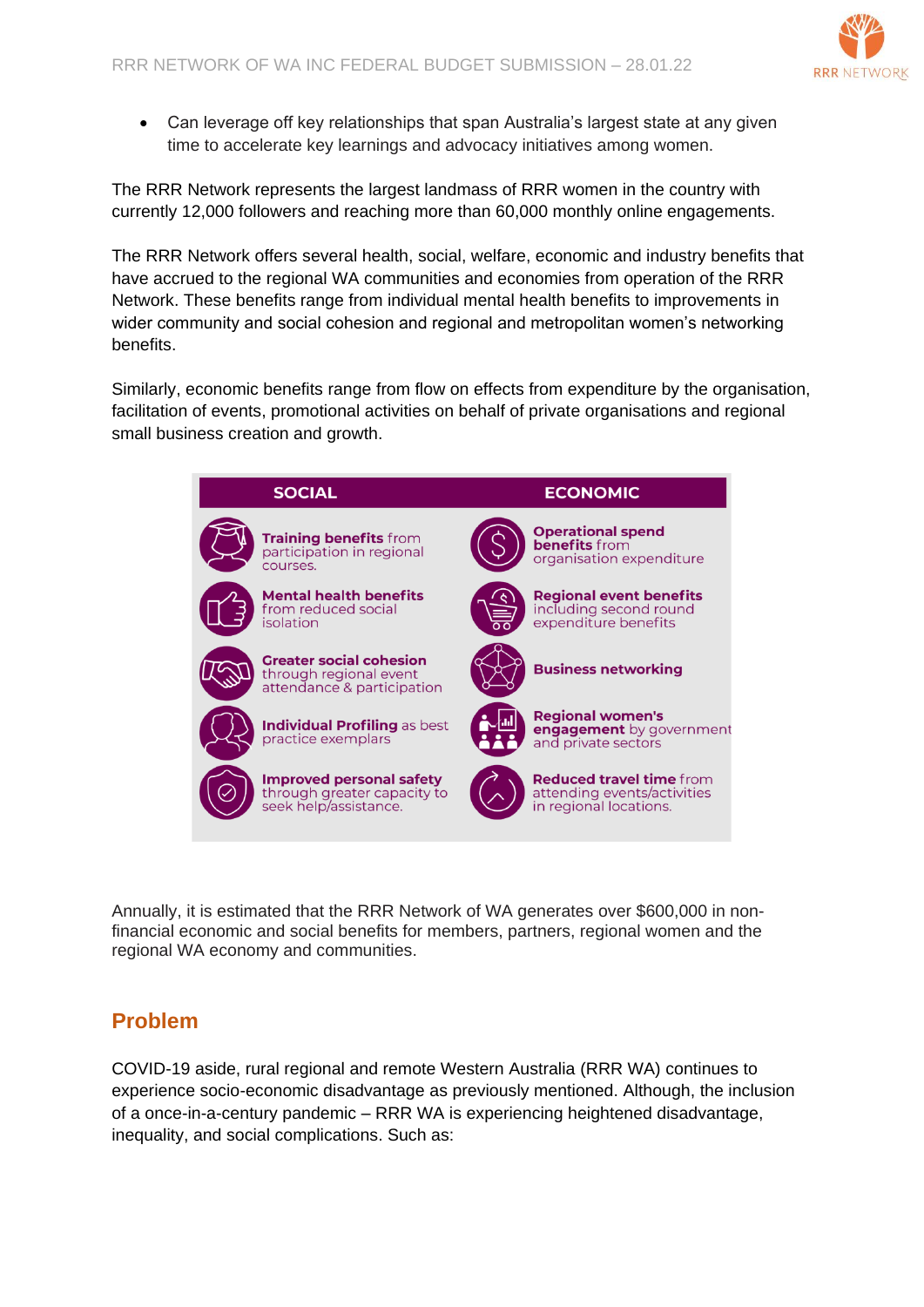

- The labour force participation gap between men and women is the highest in WA's regions. On average, during the year 2018, there was an 11.8 percentage point difference in labour force participation between men and women in Perth, while this gap reaches 14.3 percentage points in the rest of the state. For Australia, the gap is 10.5 percentage points<sup>3</sup>
- Border closures have increased movement of people from metro to regional areas placing pressure on RRR supply chains, emergency services, facilities and RRR people to deliver. In 2020, Western Australia had its first annual net gain since 2013 of people moving to the region<sup>4</sup>.
- Increased movement of people to the regions is sustaining a regional housing crisis with many now homeless or living with friends and family.
- Increased health risk of COVID-19 infiltrating regional areas which local health systems cannot support. This is of particular concern to WA's 200 remote Aboriginal communities in the mid to northwest regions.
- Regional residents leaving home and community for treatment (COVID included) for extended periods of time for city locations, such as Albany, Bunbury, but mostly Perth – impacting employment, primary caring responsibilities and with increased expenses.
- Vaccine mandates preventing employment of some in childcare, healthcare, teaching, building industry and more. This is creating skills shortages for small business owners and the regional public sector, reducing capacity and income where there are only small populations to refill positions from.
- Pressure on regional digital services with increased dropouts, impacting business, personal and education outcomes.

# **Solution**

While not all the above problems are easily fixed and/or gender specific. There are 265,000 rural, regional, and remote women currently living in Western Australia to support and strengthen our regional economies. Many of whom with skills that are not utilised and are willing to participate, but unable to fully participate due to a disconnect between their skills and regional industries willing to employ them, little opportunity for remote and flexible work and lack of childcare facilities.

<sup>3</sup> BCEC, Womens Reports Card (2019) p 16

<sup>4</sup> ABS, "Net migration to the regions highest on record" (2021) https://www.abs.gov.au/media-centre/media-releases/netmigration-regions-highest-record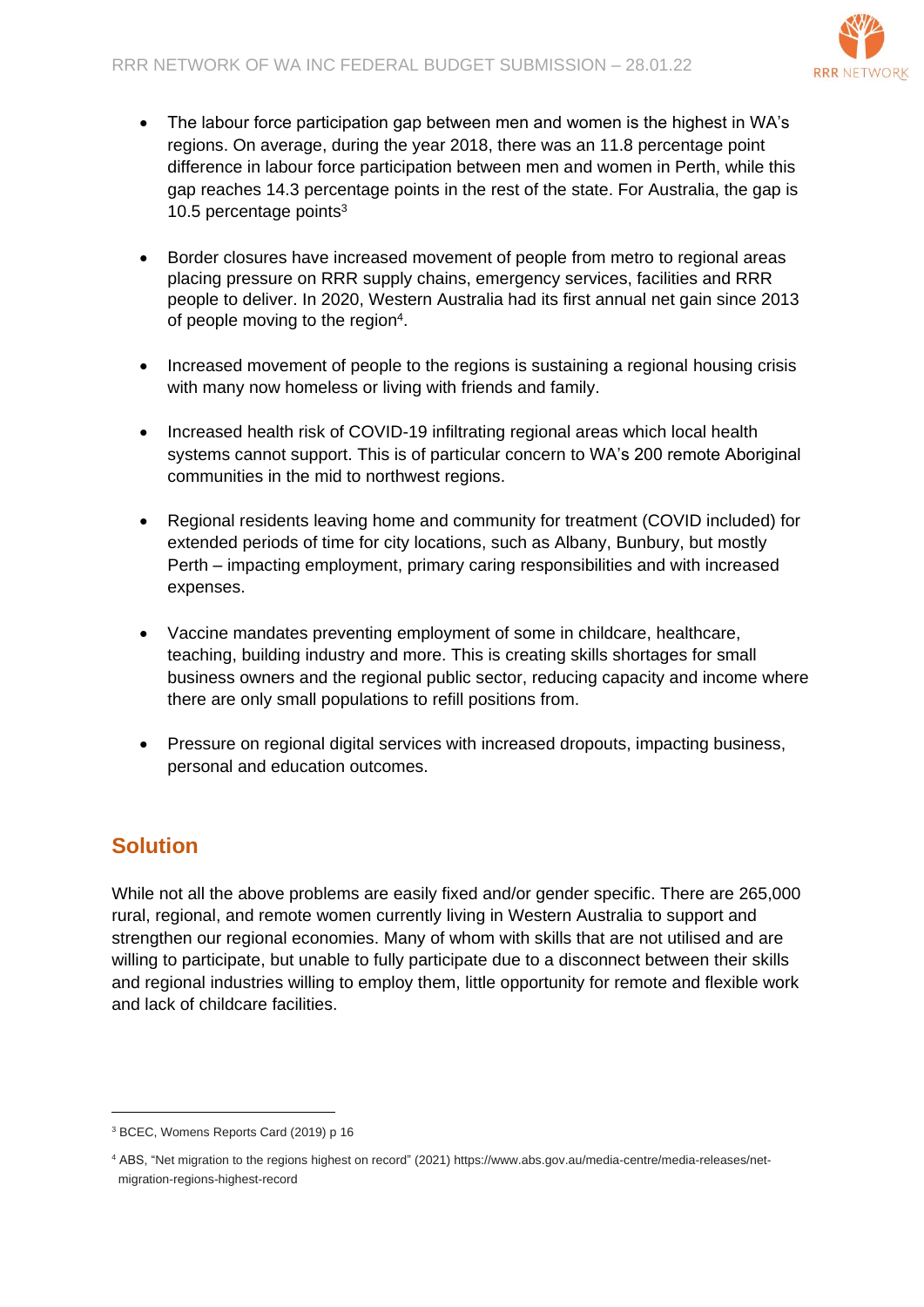

These women need encouragement, skills, and opportunity to participate and the RRR Network is the only organisation dedicated to advocating and mobilising this cause on a mass scale in Western Australia spanning all its nine regions.

The Australian economy will grow by about \$25 billion if we support more women into work. In 2012, the Grattan Institute found that if there were an extra 6 per cent of women in the workforce, we could add up to \$25 billion, or approximately 1 per cent, to Australia's Gross Domestic Product (GDP). Women continue to represent invaluable opportunity to fill employment gaps and boost economies and not just in WA, but nationally and globally.

The RRR Network of WA is an essential organisation that is dedicated to encouraging RRR WA women to reskill, educate, start-up small businesses, apply for board and other leadership positions and support their social and economic well beings.

RRR women help other RRR women to achieve their goals, mentor each other and create opportunities to participate.

In addition, the work conducted by regional women's networks, strengthens a regional woman's resolve to support community particularly during times of crisis. During times of disaster and tragedy, women promote rebuilding, sustainability and inspire gender equality through leadership and action.

### **Federal Budget Recommendation**

Organisations, like the RRR Network of WA that are committed to strengthening regional women, informing state and federal policy of the issues impacting them, delivering targeted programs, and promoting gender equality in the regions should be seriously considered in the Federal Budget.

In the 2021 Women's Budget, 'regional' is mentioned only nine times in an 87-page document. While benefits to women are expected to be applied broadly, the lived experience of rural, regional, and remote women does not appear to be fully considered when allocating funds and program design.

For instance, the value of reducing social isolation and building greater cohesion among RRR women is not evident in previous budgets or within grant opportunities. This is a hugely important social pathway for regional women's empowerment that is underestimated.

State and Territory *RRR Network* organisations are the backbone for RRR women with most working under extreme financial pressure**,** and or by volunteers, compromising the consistency and talent the organisation requires to achieve its full potential and deliver on its mission.

We recommend a national investment consideration of these organisations that is project specific to ensure that RRR women remain visible, connected, informed, and empowered.